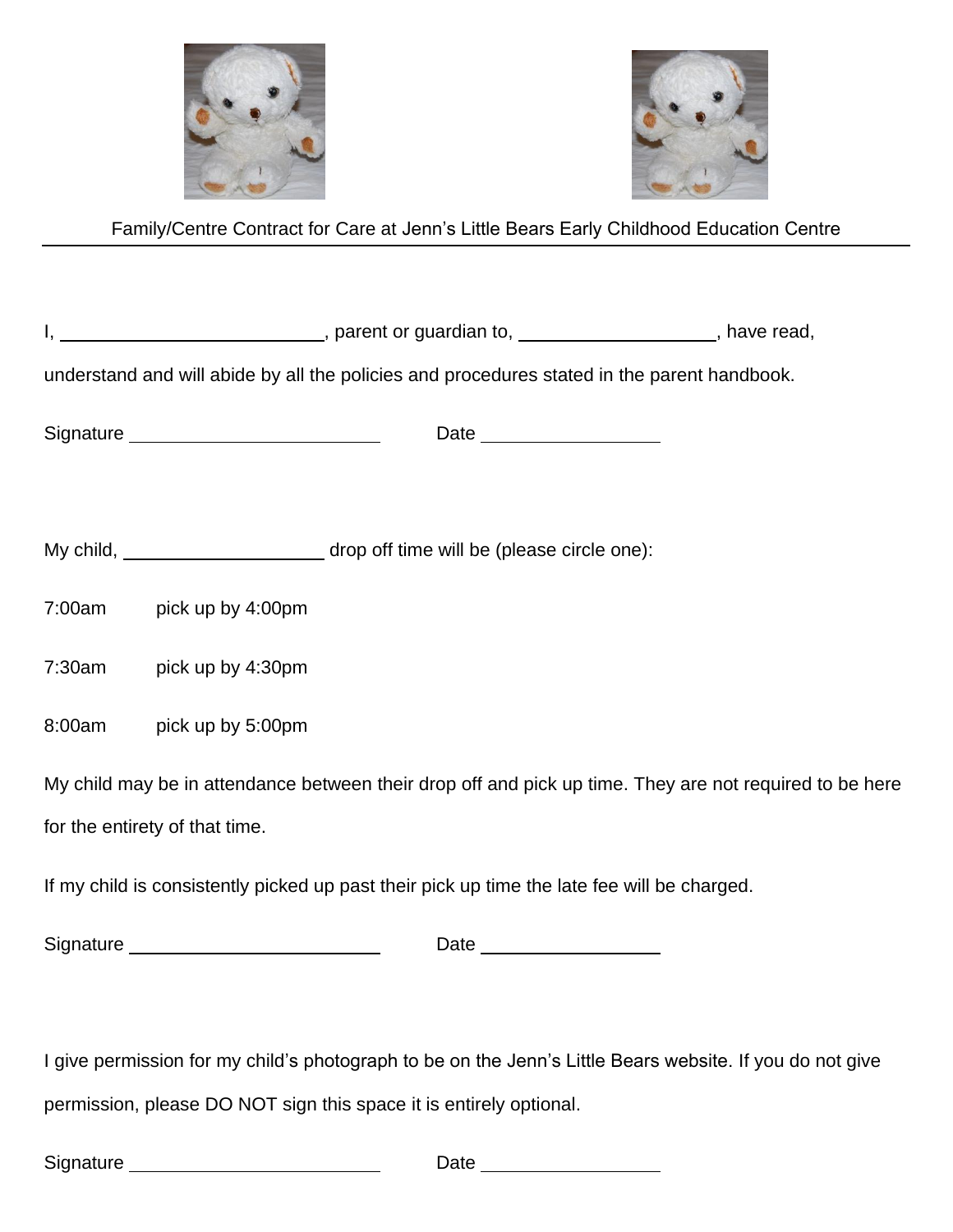I understand that I must give one full months notice as stated in the parent handbook. This notice must be given by the last day of the month prior to the child's last day. i.e. If your last day is October 31<sup>st</sup>, you must give notice before September 30<sup>th</sup>.

| Signature | Date |
|-----------|------|
|-----------|------|

I understand that my child may go on a walk with the group and educators on the galloping goose or to nearby parks. While the group is away, the centre will be locked and a cell phone number for an educator will be posted.

Signature extension of the Date of Date and Date and Date and Date and Date and Date and Date and Date and Date and Date and Date and Date and Date and Date and Date and Date and Date and Date and Date and Date and Date an

I authorize the staff at **Jenn's Little Bears Early Childhood Education Centre** to call a physician, take my child to the nearest emergency centre or summon an ambulance for emergency medical aid should the person(s) in attendance feel such services are required and I cannot be reached by phone. If such an emergency should arise, I shall be notified as soon as possible. I agree that any cost incurred for such services shall be the sole responsibility of myself, the parent and/or guardian.

Signature Date

I give permission for the educators to use baby wipes for hygiene purposes, diaper cream and to apply sunscreen provided by the daycare or myself.

| Signature | Date |
|-----------|------|
|-----------|------|